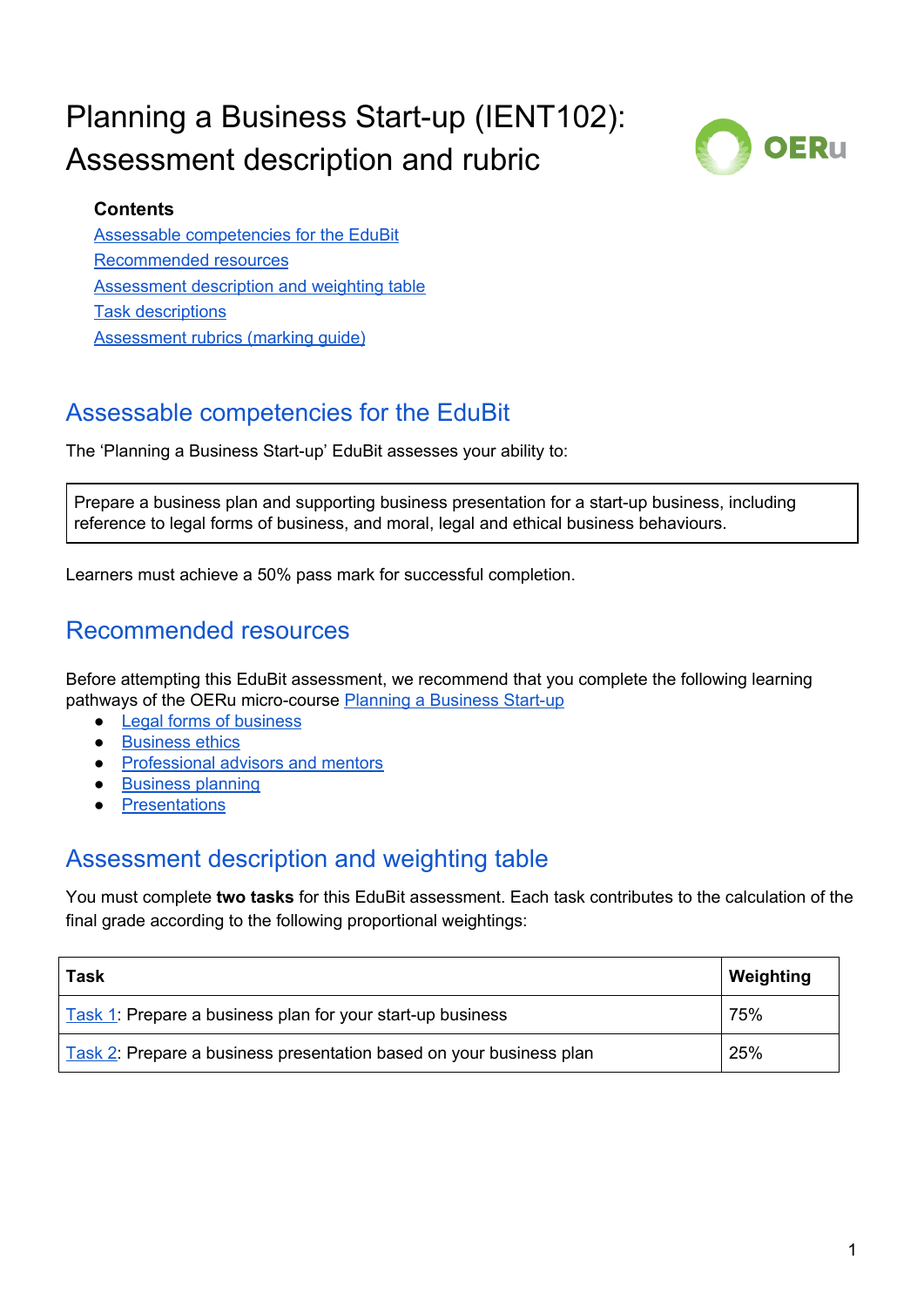## <span id="page-1-0"></span>Task descriptions

<span id="page-1-1"></span>

| Task 1: Prepare a business plan for a start-up business                                                                                                                                                                                                                                                                                                                                                                                                                                                                                                                                                              |
|----------------------------------------------------------------------------------------------------------------------------------------------------------------------------------------------------------------------------------------------------------------------------------------------------------------------------------------------------------------------------------------------------------------------------------------------------------------------------------------------------------------------------------------------------------------------------------------------------------------------|
| You must demonstrate that you can:<br>1. Prepare a business plan for a start-up business                                                                                                                                                                                                                                                                                                                                                                                                                                                                                                                             |
| You will need to provide:                                                                                                                                                                                                                                                                                                                                                                                                                                                                                                                                                                                            |
| 1. A business plan for the first year of your business (or your next year in business for existing<br>start-ups)                                                                                                                                                                                                                                                                                                                                                                                                                                                                                                     |
| Your plan must include the following sections:                                                                                                                                                                                                                                                                                                                                                                                                                                                                                                                                                                       |
| 1.1 Executive Summary, including<br>An outline of your business idea<br>Objectives<br>$\bullet$<br><b>Mission statement</b><br>$\bullet$<br>Keys to success of your business, including your USP (Unique Selling Point) - why will<br>customers choose your product or service?<br>Key points from your plan                                                                                                                                                                                                                                                                                                         |
| (350-400 words for this section)                                                                                                                                                                                                                                                                                                                                                                                                                                                                                                                                                                                     |
| 1.2 Company Information, including<br>Your chosen legal form of business, and the rationale for this choice<br>$\bullet$<br>Ownership details<br>$\bullet$<br>Location<br>(Around 150 words for this section)                                                                                                                                                                                                                                                                                                                                                                                                        |
| 1.3 Product/Service, including<br>Description<br>Resources required to produce your product (e.g. raw materials/components), or to provide<br>$\bullet$<br>your service, including an outline of any equipment and/or building premises needed<br>Actual or planned prototyping<br>(350-400 words for this section)                                                                                                                                                                                                                                                                                                  |
| 1.4 Strategy and Implementation, including<br>Key target dates and milestones<br>Marketing strategy, including company's slogan/tagline/strapline (Refer back to IENT 101 to<br>help you)<br>Sales strategy (e.g. where/when will you sell your product/offer your service?)<br>Pricing options<br>Competitive advantage<br>Strategic partnerships and alliances, including use of professional advisers and mentors<br>Legal, ethical, and/or moral considerations (e.g.copyright, sustainability, fair business<br>practices), and the implications of these for your business<br>(550-600 words for this section) |
| Continued on next page                                                                                                                                                                                                                                                                                                                                                                                                                                                                                                                                                                                               |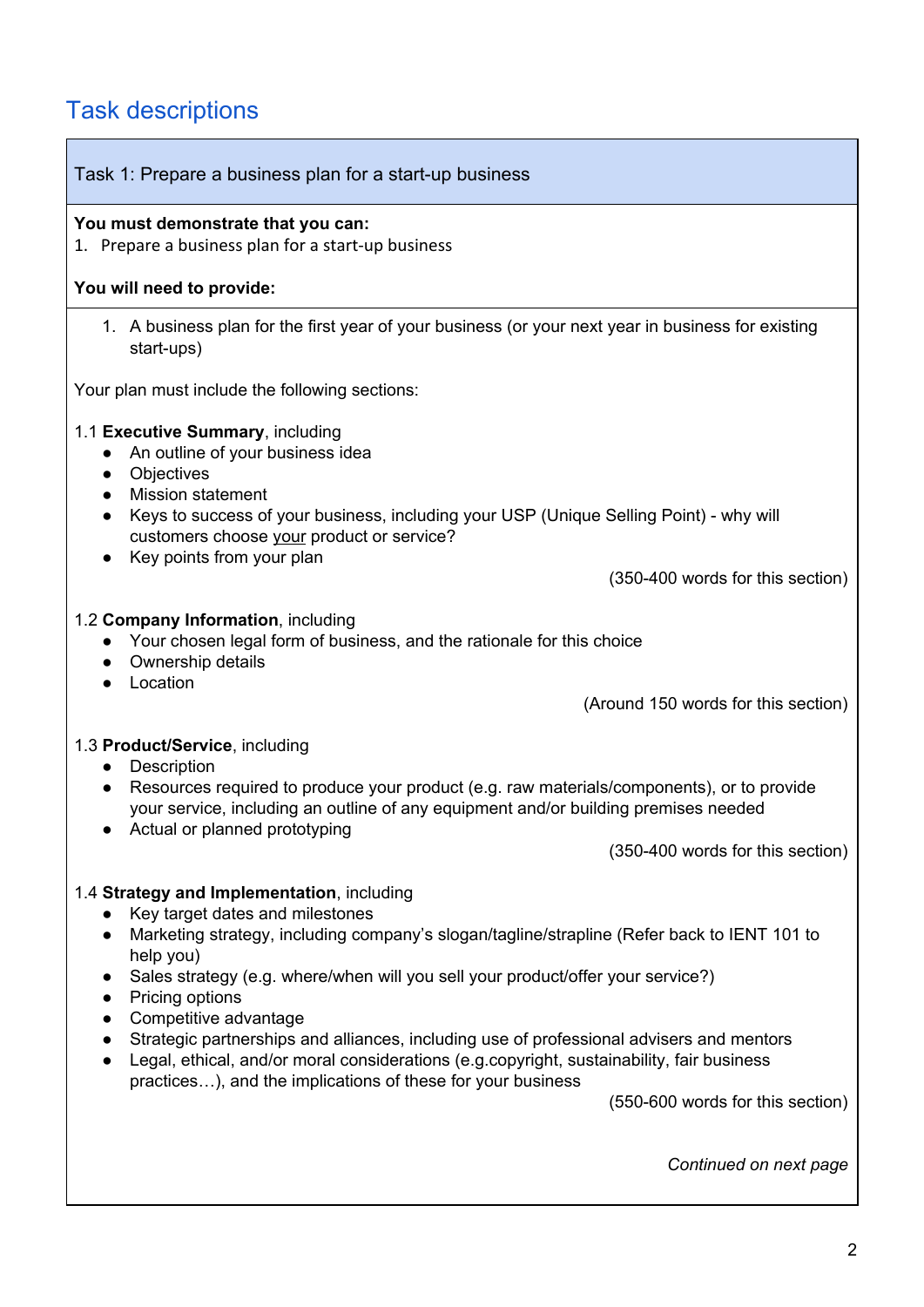#### 1.5 **Human Resources Plan**, including

- Key personnel
- Staffing plan, with rationale

(150-200 words for this section)

(**Please note**: In a professional Business Plan, you would normally be expected to include details of your market analysis and financial analysis. For the purposes of this assessment, however, these are not required, as they are not part of this course).

<span id="page-2-0"></span>Task 2: Prepare a business presentation based on your business plan

#### **Task description / instructions**

You must demonstrate that you can:

1. Prepare a business presentation based on your business plan

#### **You will need to provide:**

- 1. A slide deck for a presentation of your business plan (from Task 1) to a potential mentor
- Your slide deck should include 10-12 slides
- You need to decide on the visual design, structure, and content of your presentation. Remember to refer to the marking rubric as a guide
- You should also include the source of any images you use on each slide (use open source images e.g. from Wikimedia or ensure you have permission to use the image(s))

### Assessment rubrics (marking guide)

The tables on the following pages show the marks available for each task, broken down by section where relevant. The assessor will award marks for each section according to the criteria described below.

*Continued on next page*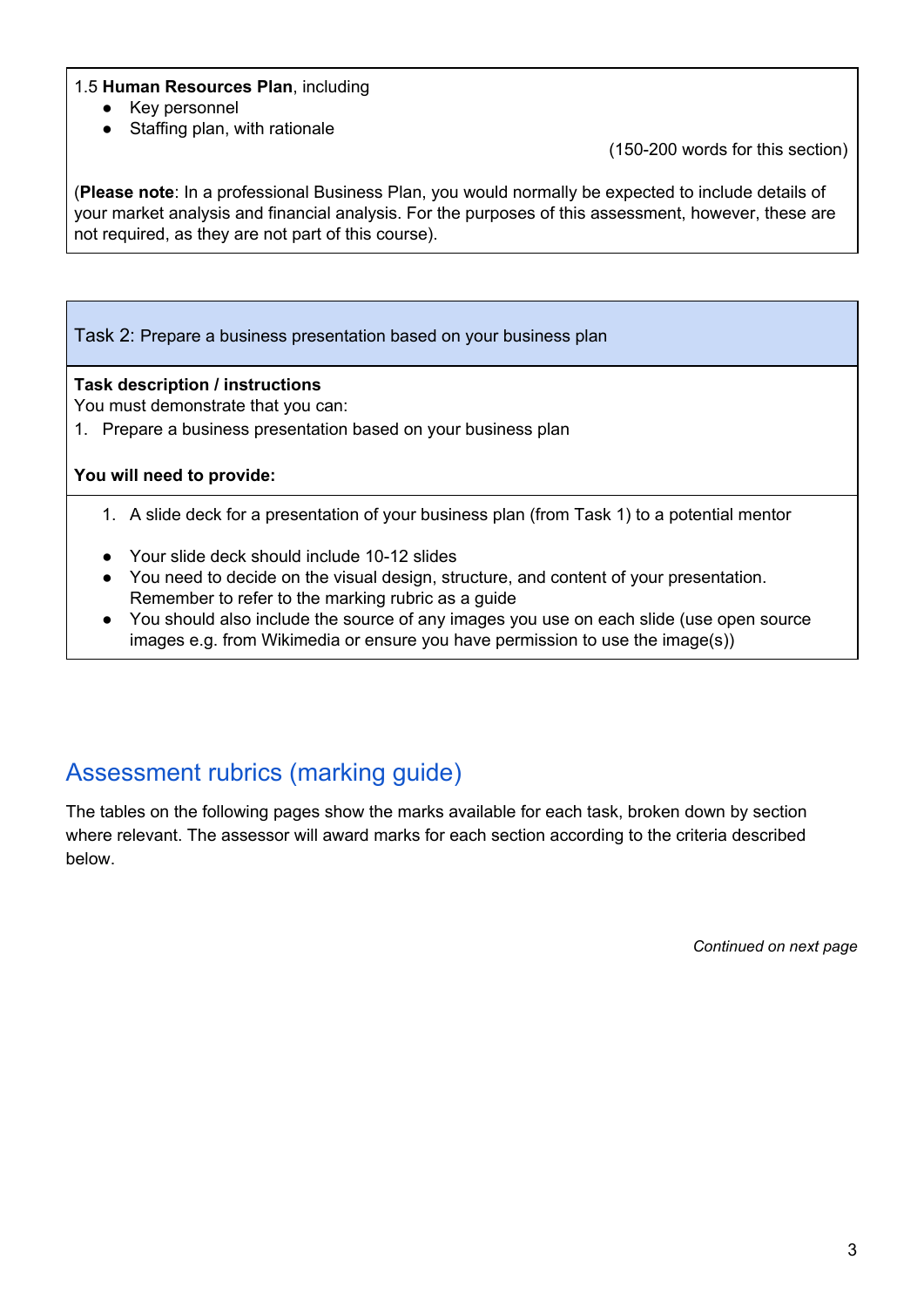### Task 1: Prepare a business plan for your start-up business

This task is divided into five sections. **Total marks available: 75.**

| <b>Section 1: Executive Summary</b>                                                                                                                                                                                                                                               | <b>Marks</b>              |
|-----------------------------------------------------------------------------------------------------------------------------------------------------------------------------------------------------------------------------------------------------------------------------------|---------------------------|
| The applicant has:<br>included all required elements in the Executive Summary, with an appropriate<br>balance to the elements<br>appropriately selected and summarised all key points<br>reflected critically on the core elements of their business start-up                     | $9 - 10$                  |
| The applicant has:<br>included all required elements in the Executive Summary<br>appropriately selected and summarised most key points<br>explained the core elements of their business start-up                                                                                  | $7 - 8$                   |
| The applicant has:<br>included most required elements in the Executive Summary<br>appropriately selected and summarised some key points, though these could<br>be further developed<br>provided a basic description of the core elements of their business start-up               | $5 - 6$                   |
| The applicant has:<br>not included some required elements in the Executive Summary<br>omitted several key points and/or has not summarised them adequately<br>$\overline{\phantom{a}}$<br>not provided an adequate description of the core elements of their business<br>start-up | $0 - 4$<br>(Not achieved) |

| <b>Section 2: Company Information</b>                                                                                                                                                                                  | <b>Marks</b>              |
|------------------------------------------------------------------------------------------------------------------------------------------------------------------------------------------------------------------------|---------------------------|
| The applicant has:<br>included all of the required elements for this section<br>$\overline{\phantom{a}}$<br>provided a well-justified rationale for their chosen legal form of business                                | 5                         |
| The applicant has:<br>included all of the required elements for this section<br>provided a basic rationale for their chosen legal form of business                                                                     | $3 - 4$                   |
| The applicant has:<br>not included all of the required elements for this section<br>$\overline{\phantom{a}}$<br>not provided an adequate rationale for their chosen legal form of business<br>$\overline{\phantom{a}}$ | $0 - 2$<br>(Not achieved) |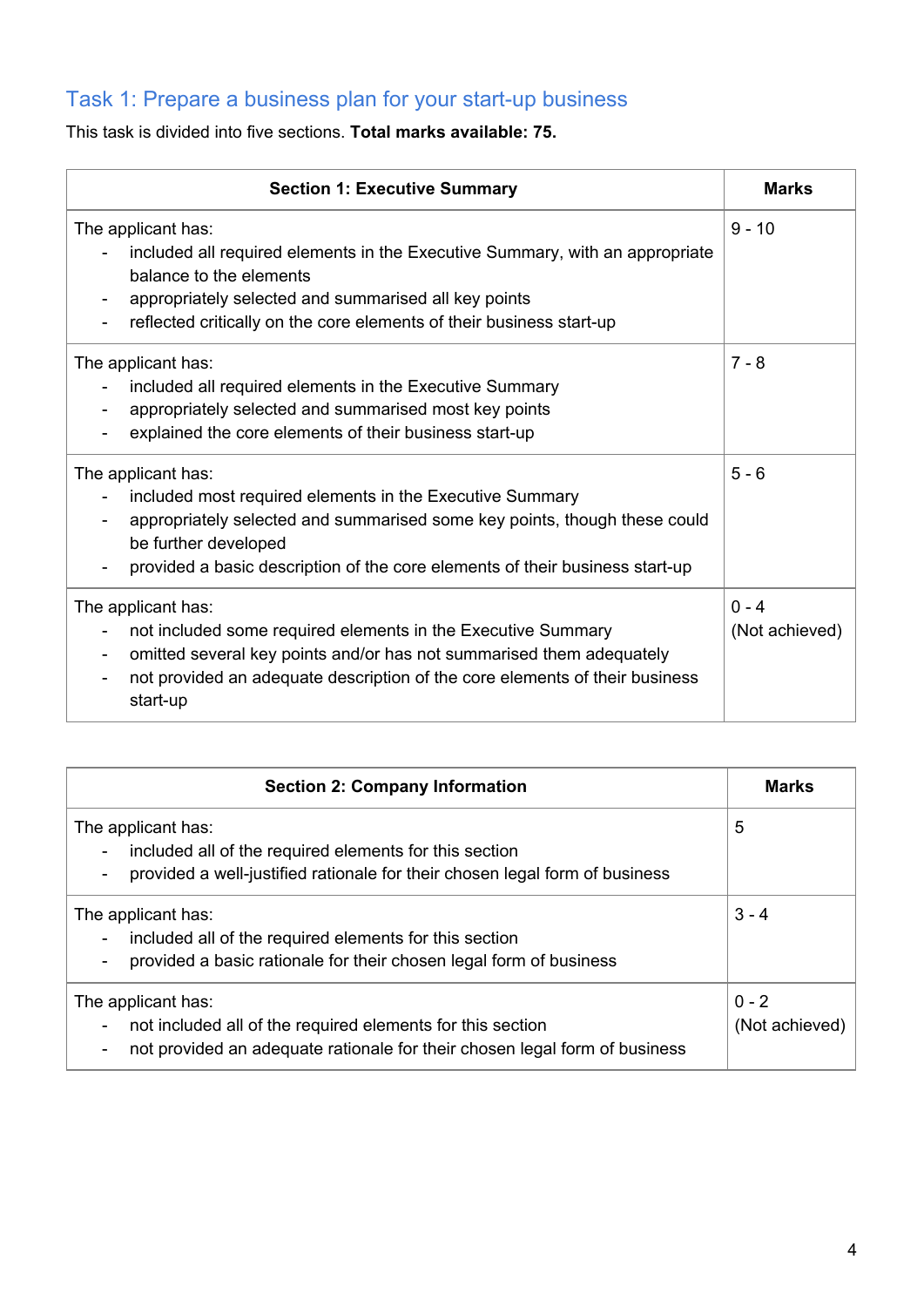| <b>Section 3: Product/service</b>                                                                                                                                                                                                                                   | <b>Marks</b>              |
|---------------------------------------------------------------------------------------------------------------------------------------------------------------------------------------------------------------------------------------------------------------------|---------------------------|
| The applicant has:<br>included all of the required elements for this section<br>clearly and comprehensively explained their intended product or service<br>critically reflected on the resources and prototyping required for their product<br>or service           | $14 - 15$                 |
| The applicant has:<br>included all of the required elements for this section<br>clearly explained their intended product or service<br>provided a clear description of the resources and prototyping required for their<br>product or service                       | $11 - 13$                 |
| The applicant has:<br>included all of the required elements for this section<br>adequately described their intended product or service<br>provided a basic description of the resources and prototyping required for their<br>product or service                    | $8 - 10$                  |
| The applicant has:<br>not included all of the required elements for this section<br>not adequately described their intended product or service<br>not provided an adequate description of the resources and/or prototyping<br>required for their product or service | $0 - 7$<br>(Not achieved) |

*Continued on next page*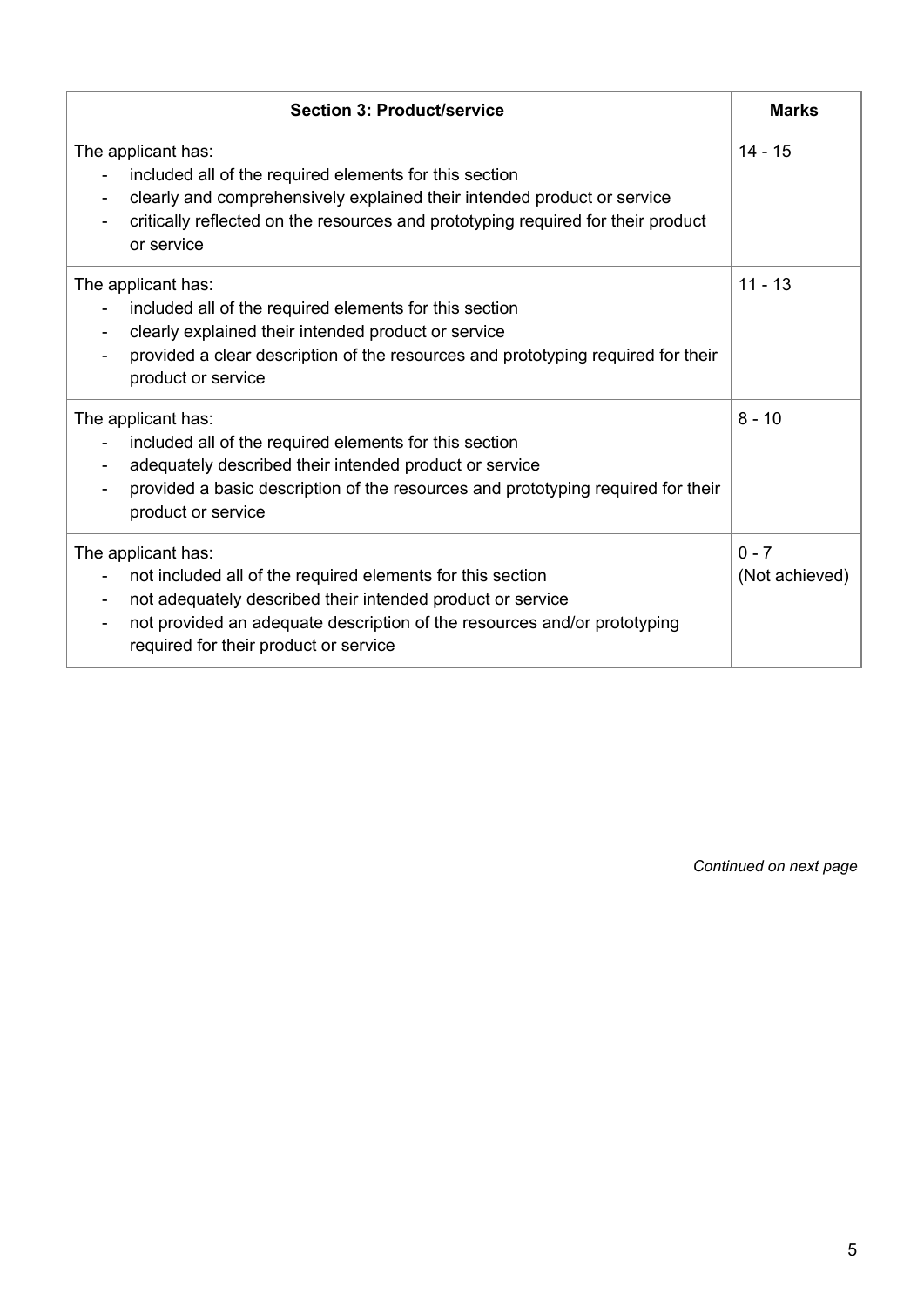| Section 4: Strategy and Implementation                                                                                                                                                                                                                                                                                                                                                     | <b>Marks</b>               |
|--------------------------------------------------------------------------------------------------------------------------------------------------------------------------------------------------------------------------------------------------------------------------------------------------------------------------------------------------------------------------------------------|----------------------------|
| The applicant has:<br>included all of the required elements for this section<br>clearly and comprehensively explained each element of their strategy and<br>implementation<br>identified at least two (2) relevant legal, ethical, and/or moral considerations<br>for their business start-up, and has critically reflected on their implications                                          | $26 - 30$                  |
| The applicant has:<br>included all of the required elements for this section<br>clearly explained each element of their strategy and implementation<br>identified at least two (2) relevant legal, ethical, and/or moral considerations<br>$\overline{\phantom{a}}$<br>for their business start-up, and has explained their implications                                                   | $21 - 25$                  |
| The applicant has:<br>included most of the required elements for this section<br>explained most elements of their strategy and implementation, though these<br>could be further developed<br>identified at least one (1) relevant legal, ethical, and/or moral considerations<br>for their business start-up, and has provided a basic description of the<br>implications                  | $15 - 20$                  |
| The applicant has:<br>not included some of the required elements for this section<br>not adequately explained their strategy and implementation,<br>$\overline{\phantom{a}}$<br>not identified any relevant legal, ethical, and/or moral considerations for their<br>$\overline{\phantom{a}}$<br>business start-up, and/or has not provided an adequate description of the<br>implications | $0 - 14$<br>(Not achieved) |

| Section 5: Human resources plan                                                                                                                                                                                                                                                                      | <b>Marks</b>              |
|------------------------------------------------------------------------------------------------------------------------------------------------------------------------------------------------------------------------------------------------------------------------------------------------------|---------------------------|
| The applicant has:<br>included both of the required elements for this section<br>reflected critically on the staffing needs of their business start-up, and<br>-<br>provided a clear rationale for their staffing plan                                                                               | 5                         |
| The applicant has:<br>included both of the required elements for this section<br>described the staffing needs of their business start-up, and provided a basic<br>-<br>rationale for their staffing plan                                                                                             | $3 - 4$                   |
| The applicant has:<br>not included one or more of the required elements for this section<br>$\overline{\phantom{a}}$<br>not adequately described the staffing needs of their business start-up, and/or<br>$\overline{\phantom{a}}$<br>has not provided an adequate rationale for their staffing plan | $0 - 2$<br>(Not achieved) |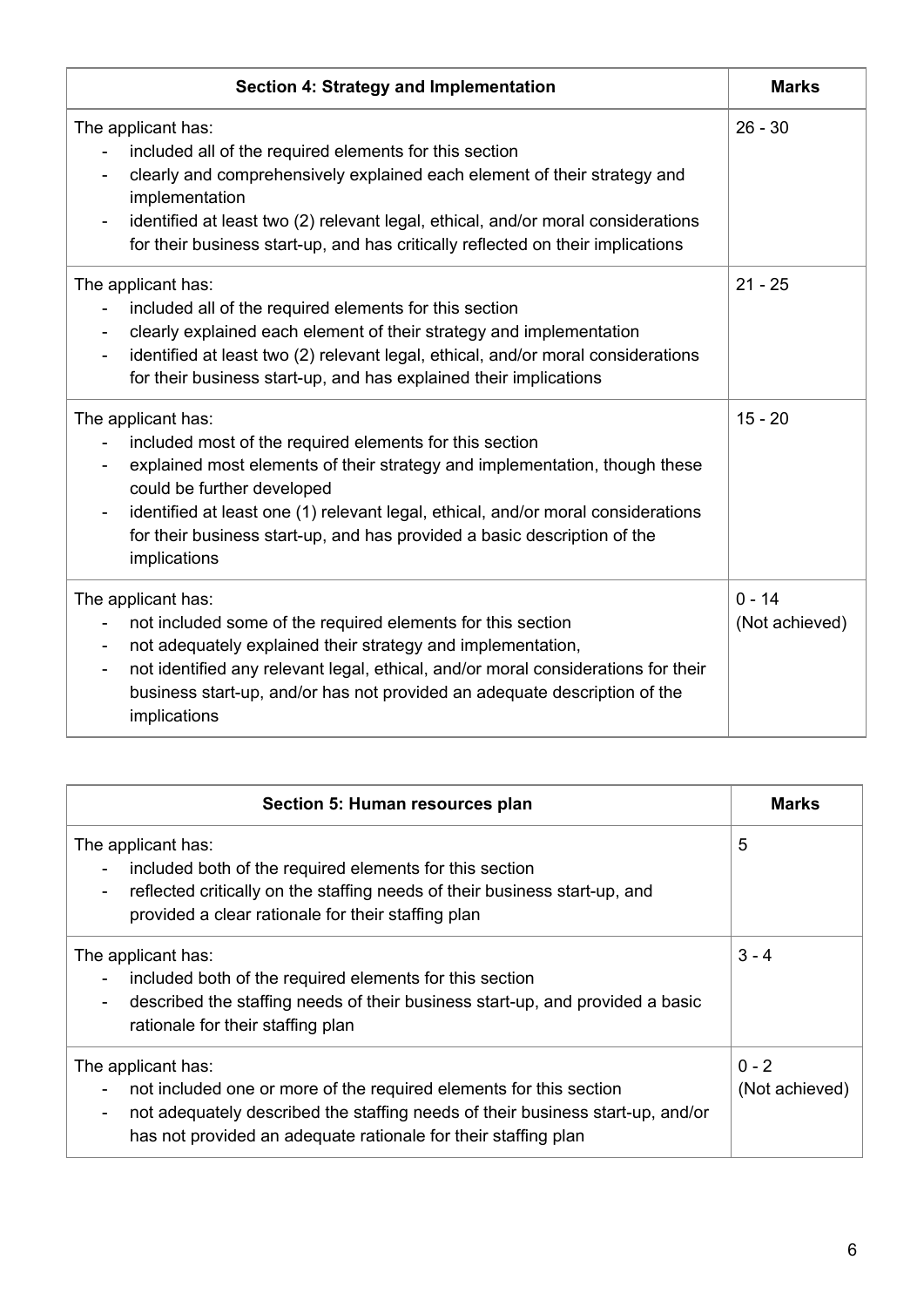| Professional presentation and formatting (all sections)                                                                                                                                                                                                                                                         | <b>Marks</b>              |
|-----------------------------------------------------------------------------------------------------------------------------------------------------------------------------------------------------------------------------------------------------------------------------------------------------------------|---------------------------|
| Excellent use of language<br>All information is clearly communicated<br>Language and style are appropriate for a business audience<br>Very well presented, with clear sections, relevant headings, and consistent<br>styles throughout<br>Minimal spelling and/or grammatical errors (1 or 2)                   | $4 - 5$                   |
| Language is understandable<br>Most information is clearly communicated<br>Language and style are mostly appropriate for a business audience<br>Well presented overall, with generally clear sections and relevant headings;<br>styles used are mostly consistent<br>Very few spelling and/or grammatical errors | $2 - 3$                   |
| Language lacks clarity<br>Some information is not clearly communicated<br>Language and style are not consistently appropriate for a business audience<br>Presentation is unclear or inadequate<br>$\overline{\phantom{a}}$<br>Many spelling and/or grammatical errors                                           | $0 - 1$<br>(Not achieved) |

| Coherence of plan                                                                                                                                                                                                                                                                     | <b>Marks</b>              |
|---------------------------------------------------------------------------------------------------------------------------------------------------------------------------------------------------------------------------------------------------------------------------------------|---------------------------|
| All sections of the plan are fully integrated<br>$\overline{\phantom{a}}$<br>There are no contradictions within the content of the plan<br>$\overline{\phantom{a}}$<br>The overall plan is complete, and clearly shows the intended direction of the<br>start-up business             | $4 - 5$                   |
| There are clear relationships between the sections of the plan<br>There are a few minor contradictions within the content of the plan<br>The overall plan is complete enough to show the general direction of the<br>start-up business; some minor gaps are evident                   | $2 - 3$                   |
| The relationships between the sections of the plan are not clear<br>There are significant contradictions within the content of the plan<br>The overall plan is not complete or clear enough to show the general direction<br>$\qquad \qquad \blacksquare$<br>of the start-up business | $0 - 1$<br>(Not achieved) |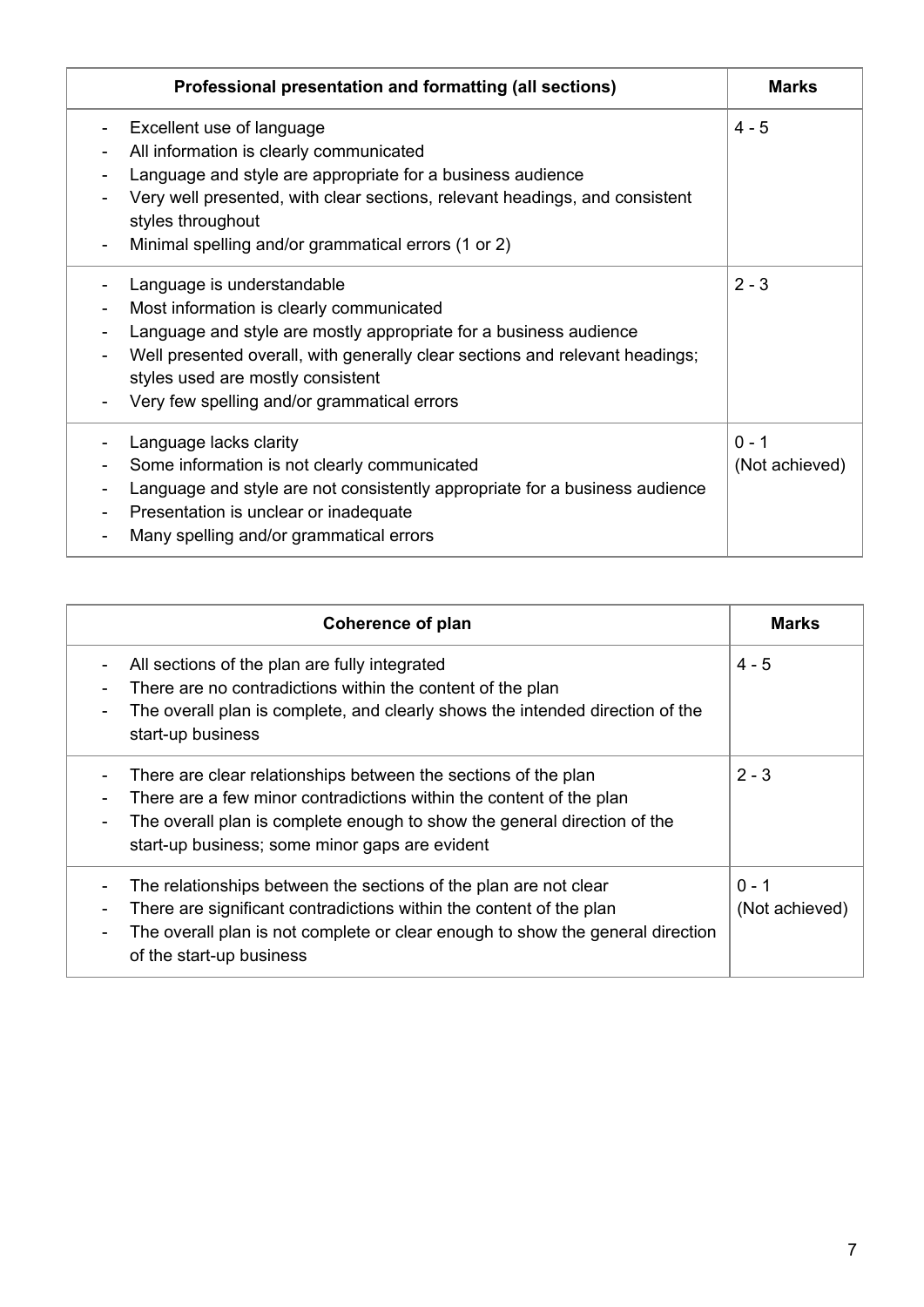Task 2: Prepare a business presentation based on your business plan

### **Total marks: 25**

| <b>Structure and organisation</b>                                                                                                                                                                                                                                                  | <b>Marks</b>              |
|------------------------------------------------------------------------------------------------------------------------------------------------------------------------------------------------------------------------------------------------------------------------------------|---------------------------|
| The presentation is made up of 10-12 slides, as per the task instructions<br>The presentation slide deck is very well structured, with a clear and logical<br>progression from start to finish<br>Individual slides are all very well organised                                    | $7 - 8$                   |
| The presentation is made up of 10-12 slides, as per the task instructions<br>The presentation slide deck is well structured overall, with a clear and logical<br>progression from start to finish, though this could be improved<br>Individual slides are generally well organised | $4 - 6$                   |
| The presentation is made up of too many or not enough slides<br>The presentation slide deck lacks structure; the progression from start to finish<br>is not clear and/or not logical<br>Individual slides are not (or are not adequately) organised                                | $0 - 3$<br>(Not achieved) |

| <b>Choice of content</b>                                                                                                                                                                                                                                                       | <b>Marks</b>              |
|--------------------------------------------------------------------------------------------------------------------------------------------------------------------------------------------------------------------------------------------------------------------------------|---------------------------|
| The presentation content is coherent throughout; there are no contradictions<br>$\overline{\phantom{a}}$<br>within the content<br>The applicant has critically reflected on the appropriate information to include,<br>$\overline{\phantom{a}}$<br>given the intended audience | $7 - 8$                   |
| The presentation content is mostly coherent; there are minor contradictions<br>$\overline{\phantom{a}}$<br>and/or gaps within the content<br>The applicant has included appropriate information for the intended audience<br>$\overline{\phantom{a}}$                          | $4 - 6$                   |
| The presentation content is often not coherent and/or is unclear; there are<br>$\overline{\phantom{a}}$<br>significant contradictions and/or gaps within the content<br>The applicant has not adequately considered the intended audience<br>$\overline{\phantom{a}}$          | $0 - 3$<br>(Not achieved) |